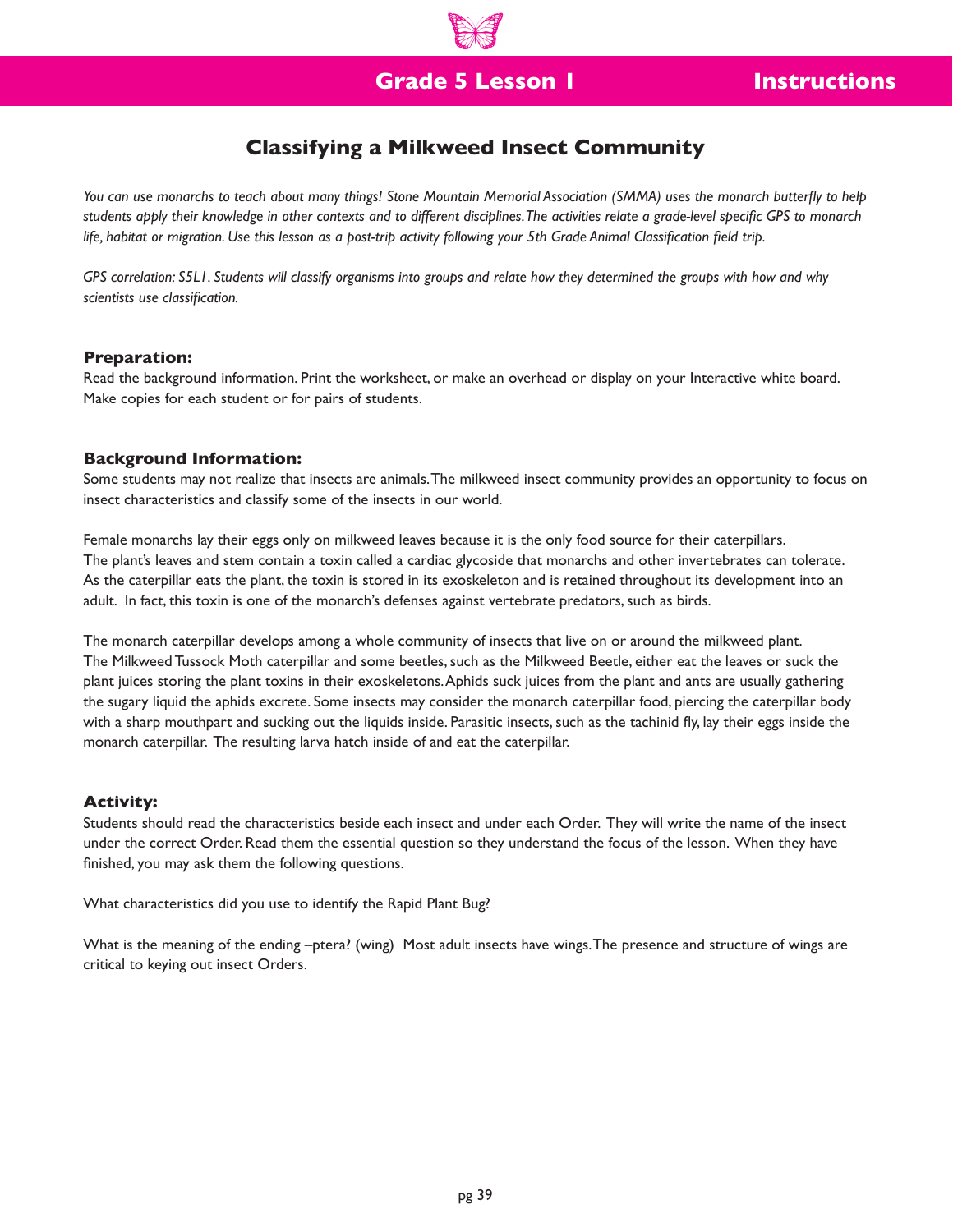**Grade 5 Lesson 1**

# **Student Worksheet**

## **Essential question:**

How would we classify the insects found around a milkweed plant?

The monarch butterfly, like all insects, is in the Kingdom Animalia, Phylum Arthropoda, and Class Insecta.

The insects below should be classified into their correct Orders.



Read the characteristics for each Order.

Write the correct insect names under the correct Order.

| Hymenoptera (membrane         | <b>Coleoptera (sheath wing)</b> | Hemiptera (half wing) |
|-------------------------------|---------------------------------|-----------------------|
| wing)                         | Hard shell covering wings       | 2 pairs of wings      |
| 2 pairs of wings - Front pair | Biting jaw                      | Piercing mouthpart    |
| larger than hind pair         | ι.                              | Ι.                    |
| Biting jaw                    |                                 |                       |
| Has a waist                   | 2.                              | 2.                    |
| Ι.                            |                                 |                       |
|                               | Diptera (2 wing)                | 3.                    |
| 2.                            | pair of wings                   |                       |
|                               | Sucking mouthpart               | 4.                    |
| Lepidoptera (scale wing)      | ι.                              |                       |
| 2 pairs of wings              |                                 | 5.                    |
| Sucking mouthpart             |                                 |                       |
| Τ.                            |                                 | 6.                    |
|                               | pg 40                           |                       |